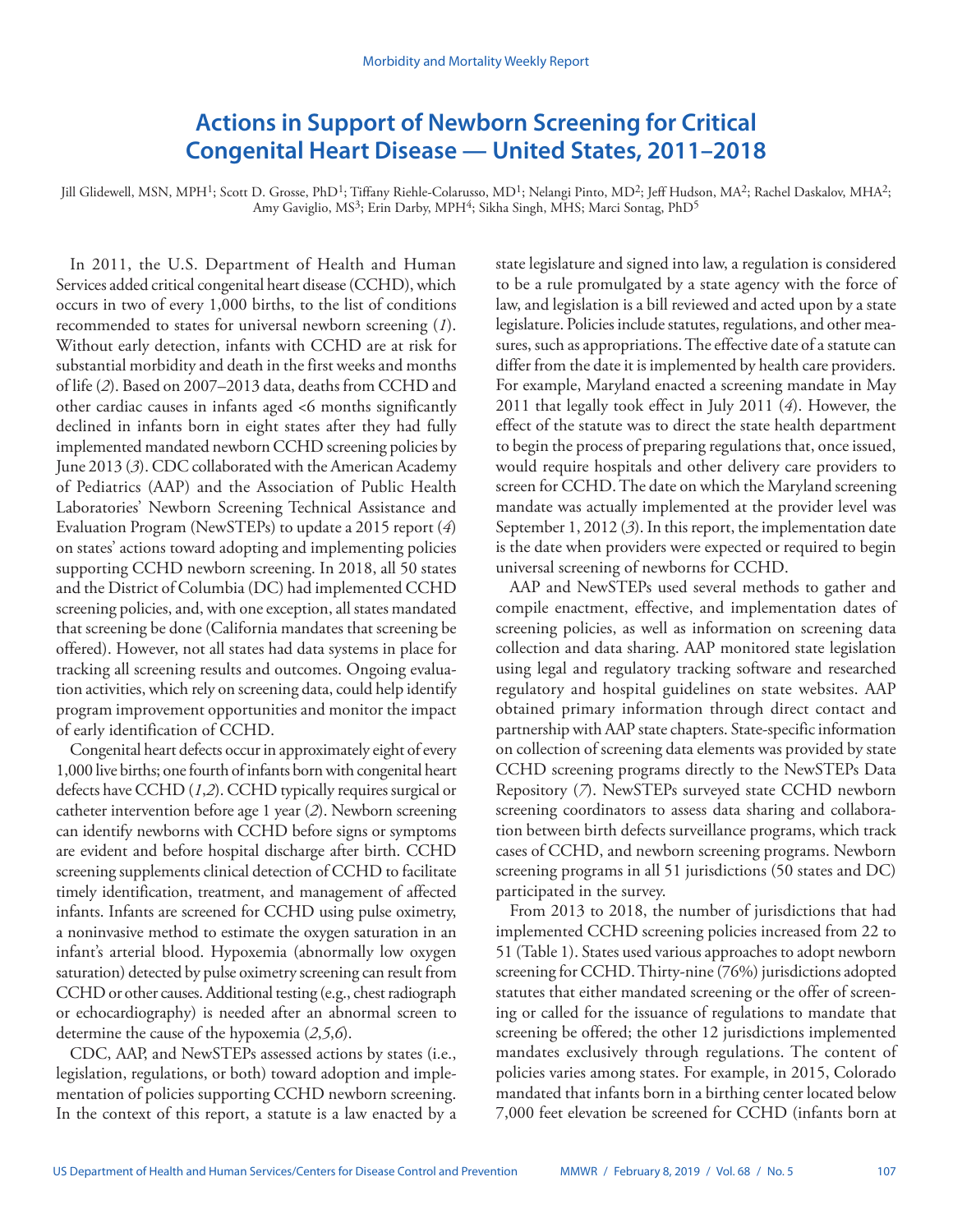|                         | Citation                                                                                           | Statute*                 | Regulation/<br>Guidance <sup>+</sup>  |                                                                                                      | Date enacted         | Date effective                                                                  | Date universal<br>screening policy<br>implemented <sup>§</sup> |
|-------------------------|----------------------------------------------------------------------------------------------------|--------------------------|---------------------------------------|------------------------------------------------------------------------------------------------------|----------------------|---------------------------------------------------------------------------------|----------------------------------------------------------------|
| <b>State</b>            |                                                                                                    |                          |                                       | <b>Actions</b>                                                                                       |                      |                                                                                 |                                                                |
| Alabama<br>Alaska       | Ala. Admin. Code 420-10-1<br>Alaska Stat § 18.15.205                                               | χ¶                       | χ¶<br>$\overbrace{\phantom{1232211}}$ | Mandates screening<br>Mandates screening                                                             | May 2013<br>Sep 2013 | Jun 2013<br>Jan 2014 (Jan 2016<br>for providers<br>who attend<br><20 births/yr) | Jun 21, 2013<br>Mar 19, 2014                                   |
|                         | Alaska Admin. Code tit. 7, § 27.630<br>Alaska Admin. Code tit. 7, § 27.635                         |                          | X                                     | Specifies type of provider who is<br>required to perform screen;<br>reporting requirements           | Feb 2014             | Mar 2014                                                                        |                                                                |
| Arizona                 | Ariz. Rev. Stat. § 36-694                                                                          | χ¶                       | $\overline{\phantom{0}}$              | Mandates screening                                                                                   | Apr 2014             | Jul 2014                                                                        | Jul 1, 2015                                                    |
|                         | Ariz. Admin. Code § R9-13-202                                                                      | $\overline{\phantom{0}}$ | X                                     | Screening and reporting<br>requirement                                                               | May 2015             | Jul 2015                                                                        |                                                                |
| Arkansas                | Ark. Code Ann. § 20-9-13                                                                           | $X^{\P}$                 | $\overline{\phantom{0}}$              | Mandates screening                                                                                   | Apr 2013             | Aug 2013                                                                        | Jul 1, 2015                                                    |
| California              | Cal. Hsc. Code § 124121                                                                            | X                        | $\overline{\phantom{0}}$              | Mandates screening be offered                                                                        | Sep 2012             | Jan 2013                                                                        | Jul 1, 2013                                                    |
| Colorado                | Colo. Rev. Stat. § 25-4-1004.3                                                                     | χ¶                       | $\overline{\phantom{0}}$              | Mandates screening in birthing<br>facilities below 7,000 ft. altitude                                | May 2015             | Aug 2015                                                                        | Jan 1, 2016                                                    |
|                         | Colo. Rev. Stat. § 12-37-105                                                                       | Χ                        | $\overline{\phantom{0}}$              | Mandates direct entry midwives<br>perform screen**                                                   | Jun 2016             | Aug 2016                                                                        |                                                                |
| Connecticut             | Conn. Gen. Stat. § 19a-55                                                                          | χ¶                       | $\overline{\phantom{0}}$              | Mandates screening                                                                                   | May 2012             | Jan 2013                                                                        | Jan 1, 2013                                                    |
| Delaware                | 16 Del. Admin. Code § 4107.4                                                                       | $\overline{\phantom{0}}$ | χ¶                                    | Mandates screening                                                                                   | May 2013             | May 2013                                                                        | May 1, 2013                                                    |
| District of<br>Columbia | D.C. Code § 7-857.02                                                                               | χ¶                       | $\overline{\phantom{0}}$              | Mandates screening                                                                                   | Jun 2015             | Sep 2015                                                                        | Sep 7, 2015                                                    |
| Florida                 | Fla. Admin. Code r. 64C-7.002                                                                      | -                        | χ¶                                    | Mandates screening                                                                                   | Oct 2014             | Oct 2014                                                                        | Mar 26, 2015                                                   |
| Georgia                 | Ga. Comp. R. and Regs. 511-5-5-.03                                                                 | $\overline{\phantom{0}}$ | χ¶                                    | Mandates screening                                                                                   | May 2014             | Jun 2014                                                                        | Jul 1, 2015                                                    |
| Hawaii                  | Haw. Rev. Stat. § 321-296                                                                          | χ¶                       | $\overline{\phantom{0}}$              | Mandates screening                                                                                   | Jul 2015             | Jul 2015                                                                        | Jan 2014                                                       |
| Idaho                   | Idaho. Admin. Code. r. 16.02.12.301                                                                | $\overline{\phantom{0}}$ | χ¶                                    | Mandates screening                                                                                   | Jul 2018             | Jul 2018                                                                        | Jul 1, 2018                                                    |
| Illinois                | 410 III. Comp. Stat. § 240/1.10                                                                    | χ¶                       | $\overbrace{\phantom{1232211}}$       | Mandates screening                                                                                   | Aug 2013             | Aug 2013                                                                        | Aug 20, 2013                                                   |
| Indiana                 | Ind. Code § 16-41-17-2                                                                             | χ¶                       | $\qquad \qquad -$                     | Mandates screening                                                                                   | May 2011             | Jan 2012                                                                        | Jan 1, 2012                                                    |
| lowa                    | lowa Code § 136A.5A                                                                                | χ¶                       | $\qquad \qquad$                       | Mandates screening                                                                                   | Jun 2013             | Jul 2013                                                                        | Jan 8, 2015                                                    |
|                         | Iowa Admin. Code r. 641.4.3                                                                        | $\qquad \qquad$          | Χ                                     | Screening and reporting<br>requirements                                                              | Dec 2014             | Jan 2015                                                                        |                                                                |
| Kansas                  | Kan. Admin. Regs. § 28-4-502                                                                       |                          | χ¶                                    | Mandates screening                                                                                   | Feb 2018             | Feb 2018                                                                        | Feb 2018                                                       |
| Kentucky                | Ky. Rev. Stat. Ann. § 214.155                                                                      | χ¶                       |                                       | Mandates screening                                                                                   | Mar 2013             | Jan 2014                                                                        | Jan 1, 2014                                                    |
|                         | 902 Ky. Admin. Regs. 4:030                                                                         | $\overline{\phantom{0}}$ | Χ                                     | Screening and reporting<br>requirements                                                              | Dec 2013             | Dec 2013                                                                        |                                                                |
| Louisiana               | La. Stat. Ann. § 40:1083.3                                                                         | χ¶                       | $\qquad \qquad -$                     | Mandates screening                                                                                   | Jun 2013             | Aug 2013                                                                        | Aug 1, 2013                                                    |
| Maine                   | Me. Stat. tit. 22, § 1532                                                                          | χ¶                       | $\overline{\phantom{0}}$              | Mandates screening                                                                                   | Jul 2013             | Jul 2013                                                                        | Oct 9, 2013                                                    |
|                         | 10-144 Me. Code. R. 709                                                                            | $\overline{\phantom{0}}$ | Χ                                     | Screening and reporting<br>requirements                                                              | Sep 2015             | Sep 2015                                                                        |                                                                |
| Maryland                | Md. Code, Health. Law § 13-111                                                                     | χ¶                       | Χ                                     | Mandates screening and creates<br>advisory committee to develop<br>implementation<br>recommendations | May 2011             | Jul 2011                                                                        | Sep 1, 2012                                                    |
|                         | Md. Code Regs. 10. 52.15.01-.08                                                                    |                          | X                                     | Screening and reporting<br>requirements                                                              | Oct 2012             | Oct 2012<br>(emergency<br>adoption)<br>Apr 2013<br>(permanent<br>adoption)      |                                                                |
|                         | Md. Code, Bus. and Occ. Law § 8-6C-2                                                               | χ¶                       |                                       | Mandates direct entry midwives** May 2015<br>perform screen                                          |                      | Jun 2015                                                                        |                                                                |
| Massachusetts           | Mass. Gen. Laws ch. 111, § 110C                                                                    | χ¶                       | $\qquad \qquad$                       | Mandates screening                                                                                   | Mar 2014             | Jun 2014                                                                        | Jun 2014                                                       |
|                         | 105 Code Mass. Regs. 142.303                                                                       |                          | X                                     | Requires freestanding birth<br>centers to develop screening<br>protocols                             | Oct 2014             | Jan 2015                                                                        |                                                                |
|                         | 105 Code Mass. Regs. 130.616                                                                       |                          | X                                     | Requires hospitals to develop<br>screening protocols                                                 | Oct 2014             | Jan 2015                                                                        |                                                                |
| Michigan                | CCHD mandate letter to hospital<br>administrators (authority under<br>Mich. Comp. Laws § 333.5431) |                          | χ¶                                    | Mandates screening                                                                                   | Oct 2013             | Apr 2014                                                                        | Apr 1, 2014                                                    |
| Minnesota               | Minn. Stat. § 144.1251                                                                             | χ¶                       | $\qquad \qquad -$                     | Mandates screening                                                                                   | May 2013             | Aug 2013                                                                        | Aug 1, 2013                                                    |
| Mississippi             | Miss. Code R. § 15.4.1.1                                                                           |                          | χ¶                                    | Mandates screening                                                                                   | Oct 2014             | Nov 2014                                                                        | Jul 1, 2015                                                    |
| Missouri                | Mo. Rev. Stat. § 191.334                                                                           | χ¶                       |                                       | Mandates screening                                                                                   | Jul 2013             | Aug 2013                                                                        | Jan 1, 2014                                                    |
| Montana                 | Mont. Admin. R. 37.57.305                                                                          | $\qquad \qquad$          | χ¶                                    | Mandates screening                                                                                   | Jun 2014             | Jul 2014                                                                        | Jul 1, 2014                                                    |
| Nebraska                | Neb. Rev. Stat. § 71-556                                                                           | χ¶                       |                                       | Mandates screening                                                                                   | Jun 2013             | Sep 2013                                                                        | Sep 6, 2013                                                    |
|                         | 181 Neb. Admin. Code 10                                                                            | $\overline{\phantom{0}}$ | X                                     | Screening requirements                                                                               | Aug 2014             | Aug 2014                                                                        |                                                                |
| Nevada                  | Nev. Rev. Stat. § 442.680                                                                          | χ¶                       | $\overline{\phantom{0}}$              | Mandates screening                                                                                   | Jun 2013             | Jul 2015                                                                        | Jul 2015                                                       |

# **TABLE 1. State legislation and regulations for newborn screening for critical congenital heart disease (CCHD) — United States, 2011–2018**

See table footnotes on the next page.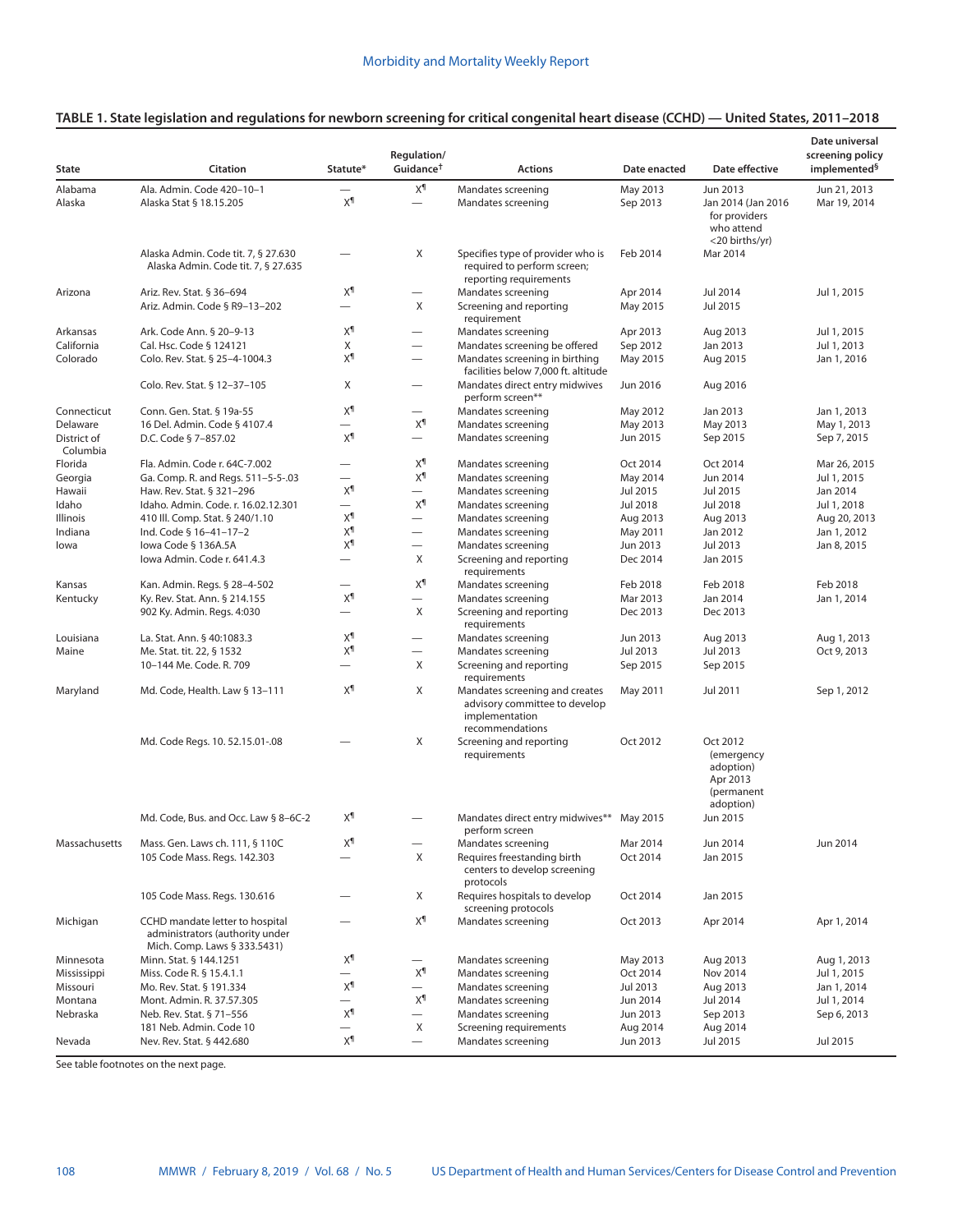# **TABLE 1. (***Continued***) State legislation and regulations for newborn screening for critical congenital heart disease (CCHD) — United States, 2011–2018**

|                |                                                               |                          | Regulation/                       |                                                                                                                |                       |                                                                                        | Date universal<br>screening policy |
|----------------|---------------------------------------------------------------|--------------------------|-----------------------------------|----------------------------------------------------------------------------------------------------------------|-----------------------|----------------------------------------------------------------------------------------|------------------------------------|
| State          | Citation                                                      | Statute*                 | Guidance <sup>+</sup>             | <b>Actions</b>                                                                                                 | Date enacted          | Date effective                                                                         | implemented <sup>§</sup>           |
| New Hampshire  | N.H. Rev. Stat. Ann. § 132:10-aa                              | χ¶                       | $\equiv$                          | Mandates screening                                                                                             | Jun 2012              | Aug 2012                                                                               | Aug 11, 2012                       |
| New Jersey     | N.J. Rev. Stat. § 26:2-111.4                                  | χ¶                       | $\equiv$                          | Mandates screening                                                                                             | Jun 2011              | Aug 2011                                                                               | Aug 31, 2011                       |
|                | N.J. Code Admin. § 8:43G-19.15                                | $\overline{\phantom{0}}$ | X                                 | Reporting requirements                                                                                         | Dec 2013              | Jan 2014                                                                               |                                    |
| New Mexico     | N.M. Stat. § 24-1-6                                           | χ¶                       |                                   | Mandates screening                                                                                             | Mar 2014              | May 2014                                                                               | Jul 1, 2014                        |
| New York       | N.Y. P.B.H. Law § 2500-A                                      | χ¶                       |                                   | Mandates screening                                                                                             | Jul 2013              | Jan 2014                                                                               | Jan 27, 2014                       |
| North Carolina | N.C. Gen. Stat. § 130A-125                                    | χ¶                       | $\overbrace{\phantom{123221111}}$ | Mandates screening                                                                                             | May 2013              | May 2013                                                                               | Jul 25, 2014                       |
|                | 10 N.C. Admin. Code 43K.0102-0103                             | $\overline{\phantom{0}}$ | X                                 | Screening and reporting<br>requirements                                                                        | Jul 2014              | Jul 2014 (temporary<br>effective date)<br>Apr 2015<br>(permanent<br>effective date)    |                                    |
| North Dakota   | N.D. Cent. Code § 25-17-06                                    | χ¶                       | $\overline{\phantom{0}}$          | Mandates screening                                                                                             | Apr 2013              | Aug 2013                                                                               | Aug 2013                           |
| Ohio           | Ohio Rev. Code § 3701.5010                                    | χ¶                       | $\equiv$                          | Mandates screening                                                                                             | Jun 2013              | Sep 2013                                                                               | Oct 1, 2014                        |
|                | Ohio Admin. Code 3701:54                                      | $\overline{\phantom{0}}$ | X                                 | Reporting requirements                                                                                         | Jun 2014              | Oct 2014                                                                               |                                    |
| Oklahoma       | Okla. Stat. tit. 63, § 1-550.5<br>Okla. Admin. Code § 310:550 | χ¶                       | $\overline{\phantom{0}}$          | Mandates screenin                                                                                              | Apr 2013              | Jul 2013                                                                               | Jul 1, 2013                        |
|                | Okla. Admin. Code § 310:550                                   | $\overline{\phantom{0}}$ | Χ                                 | Screening and reporting<br>requirements                                                                        | Jun 2014              | Sep 2014                                                                               |                                    |
| Oregon         | Or. Rev. Stat. § 433.318                                      | χ¶                       | $\overline{\phantom{0}}$          | Mandates screening                                                                                             | Jun 2013              | Jun 2013                                                                               | Mar 1, 2014                        |
|                | Or. Admin. R. 333-520-0060                                    | $\overline{\phantom{0}}$ | X                                 | Screening requirements                                                                                         | Dec 2013/<br>Jun 2014 | Jan 2014<br>(temporary<br>effective date)<br>Jun 2014<br>(permanent<br>effective date) |                                    |
| Pennsylvania   | 42 Pa. B. 7348                                                |                          | Χ                                 | Mandates reporting if screening is Dec 2012<br>performed                                                       |                       | Mar 2013                                                                               | Sep 2014                           |
|                | Act of Jul. 2, 2014, P.L. 853, No. 94                         | χ¶                       |                                   | Mandates screening                                                                                             | Jul 2014              | Sep 2014                                                                               |                                    |
| Rhode Island   | 216 R.I. Code R. § 20-05-01                                   |                          | $X^{\P}$                          | Mandates screening                                                                                             | Aug 2014              | Jul 2015                                                                               | Jul 1, 2015                        |
| South Carolina | S.C. Code Ann. § 44-37-70                                     | χ¶                       |                                   | Mandates screening                                                                                             | Jun 2013              | Sep 2013                                                                               | Sep 11, 2013                       |
|                | S.C. Code Regs. 61-123                                        |                          | X                                 | Screening requirements                                                                                         | Jun 2014              | Jun 2014                                                                               |                                    |
| South Dakota   | S.D. Codified Laws §34-24-32                                  | χ¶                       |                                   | Mandates screening                                                                                             | Mar 2013              | Jul 2013                                                                               | Jul 2013                           |
| Tennessee      | Tenn. Code Ann. § 68-5-507                                    | X                        | $\overline{\phantom{0}}$          | Creates advisory committee to<br>develop screening program                                                     | Mar 2012              | Jan 2013                                                                               | May 31, 2013                       |
|                | Tenn. Comp. R. and Regs. 1200-15-01                           |                          | χ¶                                | Mandates screening                                                                                             | May 2013              | May 2013                                                                               |                                    |
| Texas          | Tex. HSC. Code § 33.011                                       | χ¶                       | $\overline{\phantom{0}}$          | Mandates screening                                                                                             | Jun 2013              | Sep 2013                                                                               | Aug 7, 2014                        |
|                | Tex. Admin. Code § 37.78-.79                                  | $\overline{\phantom{0}}$ | X                                 | Screening and reporting<br>requirements                                                                        | Jul 2014              | Aug 2014                                                                               |                                    |
| Utah           | Utah Code § 26-10-6                                           | χ¶                       | $\overbrace{\phantom{12322111}}$  | Mandates screening                                                                                             | Mar 2013              | Oct 2014                                                                               | Oct 1, 2014                        |
| Vermont        | 18 Vt. State. Ann. § 5087                                     | X                        | $\overline{\phantom{0}}$          | Requires screening rules be issued                                                                             | May 2016              | Jul 2016                                                                               | Dec 2016                           |
|                | 13 Vt. Code R. 140 057                                        |                          | χ¶                                | Mandates screening                                                                                             | Dec 2016              | Dec 2016                                                                               |                                    |
| Virginia       | Va. Code Ann. § 32.1-65.1                                     | χ¶                       |                                   | Mandates screening                                                                                             | Feb 2014/<br>Mar 2014 | Jul 2014                                                                               | Jan 1, 2015                        |
|                | 12 Va. Admin. Code § 5-71-30/12 Va.<br>Admin. Code § 5-71-210 | $\overline{\phantom{0}}$ | χ¶                                | Screening and reporting<br>requirements                                                                        | Aug 2016              | Oct 2016                                                                               |                                    |
| Washington     | Wash. Rev. Code § 70.83.090                                   | χ¶                       | $\overline{\phantom{0}}$          | Mandates screening                                                                                             | Apr 2015              | Jul 2015                                                                               | Jul 24, 2015                       |
| West Virginia  | W. Va. Code § 16-44-2                                         | χ¶                       | $\overline{\phantom{0}}$          | Mandates screening                                                                                             | Apr 2012              | Jun 2012                                                                               | Sep 1, 2012                        |
| Wisconsin      | Wis. Stat. § 253.13                                           | X                        |                                   | Allows the state's department of<br>health to add conditions to the<br>state's screening panel of<br>disorders | Mar 2014              | Mar 2014                                                                               | Jul 3, 2014                        |
|                | Wis. Admin. Reg. Em. Rule 1410                                |                          | χ¶                                | Mandates screening                                                                                             | Jun 2014              | Jul 2014<br>(emergency<br>effective date)                                              |                                    |
|                | Wis. Admin. Code DHS § 115                                    |                          | χ¶                                | Mandates screening                                                                                             | Jul 2015              | Aug 2015<br>(permanent<br>effective date)                                              |                                    |
| Wyoming        | Wyo. Code R. § 048.0035.1.09072017                            | $\qquad \qquad$          | χ¶                                | Mandates screening                                                                                             | Sep 2017              | Sep 2017                                                                               | Sep 7, 2017                        |

**Abbreviation:** X = presence of state action.

\* Thirty-nine states and District of Columbia (DC) have enacted legislation related to newborn screening for CCHD; laws in 35 of those states (and DC) require screening.<br>† Thirty-one states issued regulations related to ne

§ Implementation date refers to the date on which all birthing hospitals were expected to be screening, which might differ from the date when the health department implemented a

screening policy or reporting requirement. ¶ Mandates CCHD screening of newborns.

\*\* Direct entry midwives are midwives who typically attend home births and who have become credentialed without first becoming a nurse.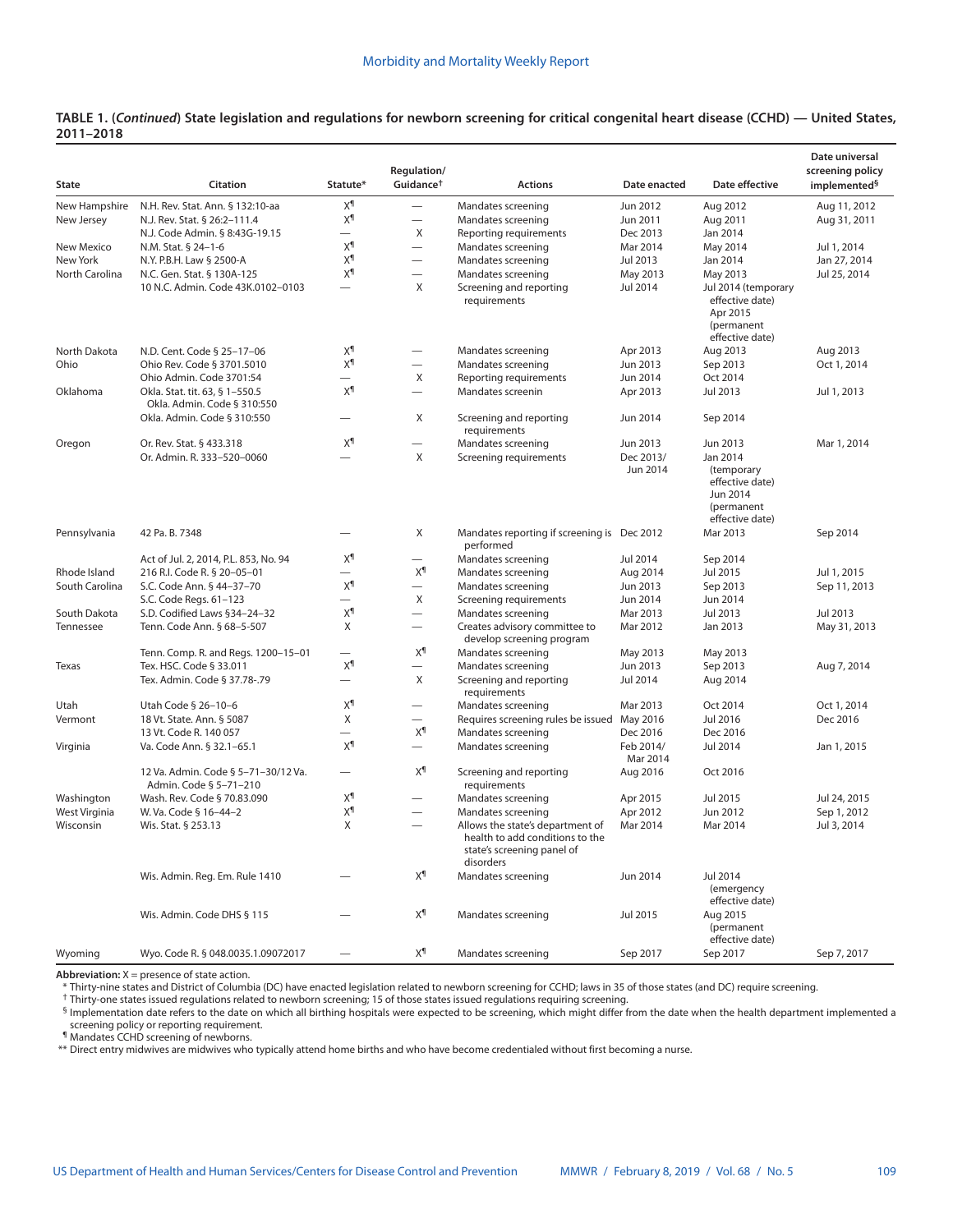higher-elevation locations typically have lower normal oxygen saturation levels, which have not yet been incorporated in screening guidelines). One year later, the state required midwives attending home births to either screen newborns or refer the parents to a physician or health facility. Kansas, which previously had a successful voluntary CCHD screening project in place since 2013, added CCHD to its required newborn screening panel by regulation in early 2018. In Idaho, regulations went into effect in July 2018 that require all newborns to be screened for CCHD, including those born outside of a birthing center or hospital.

Forty-one (80%) jurisdictions reported receiving CCHD screening data from hospitals or birthing centers (Table 2). Among these jurisdictions, 32 (78%) receive some type of individual-level screening results for all infants screened, including 19 jurisdictions that receive all screening data (oxygen saturation values and dates and times of screening), one that receives only data on the final screen, and 12 that receive only the final interpretation result (pass/fail). Five (12%) of 41 jurisdictions reported receiving only aggregate data on the numbers of infants screened and CCHD cases detected, and four (10%) reported receiving individual-level screening results (oxygen saturation values and dates and times of screening) only for CCHD cases detected through screening.

Nineteen (37%) jurisdictions reported data sharing between birth defects surveillance programs and newborn screening programs, maximizing the surveillance capabilities of these public health programs (Table 2). Shared data are used to identify cases of CCHD missed by screening, to ensure cases match between birth defects and newborn screening programs, or to perform postdiagnostic follow-up of infants identified by CCHD screening; six jurisdictions reported sharing for all three purposes. Among the 19 jurisdictions that reported data sharing, five had electronic linkage between newborn screening and birth defects surveillance data systems, two had a shared data system that encompasses both CCHD newborn screening and birth defects, and the remaining 12 shared data manually through direct communication, email, and reports. Among reasons cited by the 32 jurisdictions that do not share data between birth defects surveillance programs and CCHD newborn screening programs are absence of a birth defects surveillance program (five, 16%); lack of individual-level pulse oximetry screening data (10, 31%); and data systems that are not linked (17, 53%).

### **Discussion**

Policies for newborn screening of CCHD were gradually adopted in all U.S. states and DC from 2011 through 2018, thus facilitating improved survival of affected infants. Newborn screening mandates for CCHD have been found to save lives (*3*); **TABLE 2. Receipt of critical congenital heart disease (CCHD) screening data and data sharing with birth defects surveillance programs — United States, 2018**

| Characteristic                                        | No. (%) of<br>jurisdictions |
|-------------------------------------------------------|-----------------------------|
| Receipt of CCHD screening data by jurisdiction        |                             |
| Receive any CCHD screening data                       | 41 (80)*                    |
| Receive any individual-level data                     | $32(78)$ <sup>†</sup>       |
| Receive all individual-level screening data           | 19 (46) <sup>†</sup>        |
| Receive individual screening data for CCHD cases only | $4(10)^{+}$                 |
| Receive data on final screen only                     | $1(2)^{+}$                  |
| Receive final pass/fail result                        | $12(29)^{+}$                |
| Receive aggregate data only                           | $5(12)^{+}$                 |
| Data sharing with birth defects surveillance systems  |                             |
| Data sharing exists                                   | 19 (37)*                    |
| Mechanism of data sharing                             |                             |
| Electronic linkage                                    | 5 (26)                      |
| Shared data system                                    | 2(11)                       |
| Manual                                                | 12(63)                      |
| No data sharing                                       | $32(63)*$                   |
| Reasons for no data sharing                           |                             |
| No birth defects surveillance program                 | 5 (16)                      |
| No individual level pulse oximetry screening data     | 10 (31)                     |
| Data systems not linked                               | 17 (53)                     |

\* Percentage of all 51 jurisdictions (50 U.S. states and the District of Columbia).

† Percentage of jurisdictions that receive any data.

§ Percentage of jurisdictions that share data.

¶ Percentage of jurisdictions that do not share data.

however, opportunities continue for program improvement, particularly around data collection. Despite the implementation of CCHD screening policies in all jurisdictions, data collection efforts have lagged. In 2014, among 43 states that had implemented CCHD screening policies, 24 states were collecting data, although the types of data collected varied by state (*4*). By 2017, among 49 states with CCHD screening policies implemented, 41 were collecting data. Jurisdictional level data collection practices vary widely based upon state statute, financial and staff member resources, and capabilities to collect data (*8*). Completeness of data collection is important for surveillance, monitoring of outcomes, process improvement, and evaluation of state CCHD screening programs (*2*,*4*–*6*,*8*–*10*). States use screening algorithms as step-by-step guides for screening and determination of pass or fail and for the assessment of false positive and false negative cases (*6*,*9*). Evaluation and potential refinement of screening algorithms rely upon individual-level screening and outcome data.

Another opportunity for CCHD screening program evaluation and improvement lies in fostering collaborations between the two public health programs most invested in CCHD screening (newborn screening programs and birth defects surveillance programs). Because of the role of birth defects surveillance programs in monitoring new cases of CCHD, regardless of mode of detection, these programs have the ability to aid in evaluation of CCHD screening by assessing mortality, outcomes, and service utilization by children with